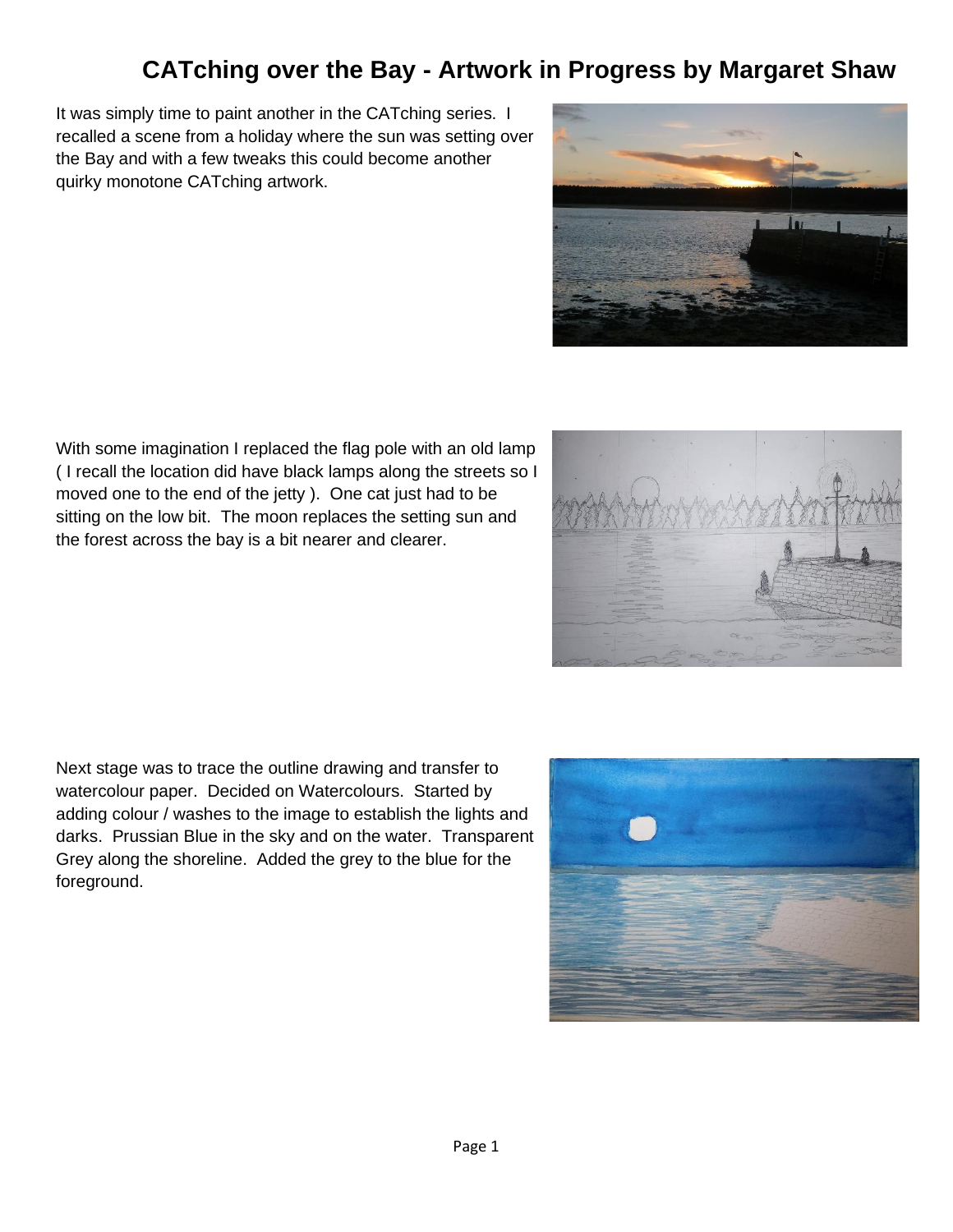## **CATching over the Bay - Artwork in Progress by Margaret Shaw**

Worked in the water some more to establish the moons light and fill in some of the gaps. Simply worked with different amounts of water in the blue and the blue/grey to create some darker tones.

Onto the trees – using a stronger blue / grey dabbed in the trees at the back and then going darker with more grey added some smaller trees . Another layer of grey added to the shoreline.

Once the trees were dry re-shaped the moon using a couple of coats of opaque white

With a fine brush marked out the stones in the jetty with a mid toned grey. With a very watery mix of the blue grey put lines in the stones so that they are white and grey.

The drawing was traced, so the tracing was put back on top of the picture to mark out the lamp and the cats which had disappeared with the paint. Lamp and cats carefully painted with Ivory black. Used the opaque white inside the lamp. Lifted out the lamp halo with a damp brush and kitchen roll.